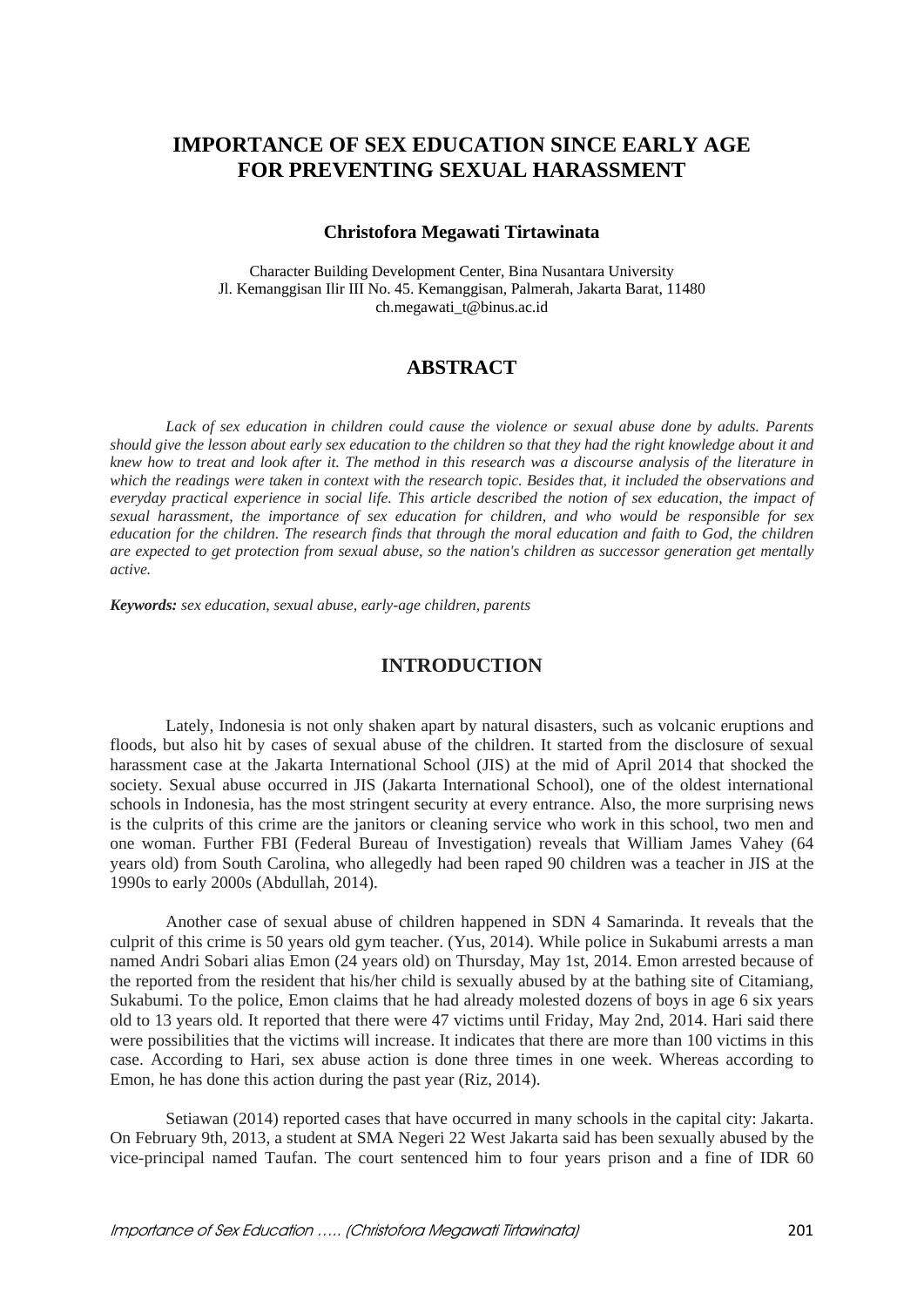million to Taufan. On October 14th, 2013, parents of the student in SMP Negeri 4 Central Jakarta reported that their child is to be a victim of sexual abuse by his/her schoolmates. Harassment scene is filmed with a mobile phone and circulated among students. The case is settled closed that involves the Department of Education and student's parents. On October 29th, 2013, a sixth-grade student at elementary school claimed that being abused by his teacher. The boy was frightened and did not dare to go to school because the teacher threatened. The case closed because police could not find evidence fact.

Tanjung (2014) also reported cases of sexual abuse of minors in Riau. This time, the victim is 16 years old female. The culprit is S (45 years old), a resident who works in Kampar Pekanbaru. Head of Public Information Police Headquarters, Senior Commissioner, Agus Rianto told reporters those cases of wanton violence against minors rampant. After airings incident cases of sexual abuse against Kindergarten (TK) students at Jakarta International School (JIS), similar cases pop up in almost all police in the country. Agus said that according to the data received, it happens all across the country. The reported cases of sexual violence against minors are in 31 police station. However, based on the data received, not all police are on the report. Agus deplored that the sexual abuse of children under the common rife. The culprit classified as teenagers to adult. Agus detailing there is at least 493 case reported to the Public Relations Police Headquarters about this case. The number of suspects recorded as many as 338 people. While the victims children because sexual violence are about 450 peoples.

Cases of sexual abuse of minors have long happened. This case does not only occur in Indonesia but also in other countries around the world. Jane Flanagan (2011) records more than 67,000 cases of rape and sexual abuse against children were reported at 2000 in South Africa while there are 37,500 cases at 1998. Child advocacy groups believe that the number of incidents does not report are ten times the number of cases reported. The largest increasing sexual abuse occurs in children who are at age seven years old.

From some cases that described above as the victims are children both girls and boys, while the abuser is a man who has status as a teacher. Another incident also takes place at school, but the culprit is not a teacher. All of this time, people assume that a school is a safe place for children to study, but in contrary to what happened. The culprit, in this case, is someone who unexpected to do this. There is the possibility that the culprit had ever suffered sexual harassment when they were young or they do it to get power. The aim of this article is to equip the victims of this case to avoid sex harassment.

Based on Habib Asyhad (2014) between ten schools in England only four schools are admitted to study and discuss sex education. Besides that, the survey conducted by Sex Education Forum involving 890 students in 14-25 years old, most of them never discuss sex education in the classroom. Besides, most adults especially parents are reluctant or find it taboo to talk about it to their children. It shows how the right sex education possessed by children that can lead to violence or sexual abuse to the children.

To protect children from violence or sexual abuse like these cases, then the children should be given briefing adequate knowledge about sex at an early age. Now it is time to provide children with an adequate sex education. The question is how to deliver sex education, when it is appropriate to provide sex education to children, and can sex education be guaranteed to avoid sex harassment to children? To answer these questions will be described: (1) What does sex education mean? (2) What is the urgency to give sex education to the children at an early age? (3) Who should teach the children about sex education? (4) What is the danger of ignorance and harassment? This article will discuss these questions and the benefits of early sex education as well as the strategy. With early sex education, it expects that there are no more children to be the victims.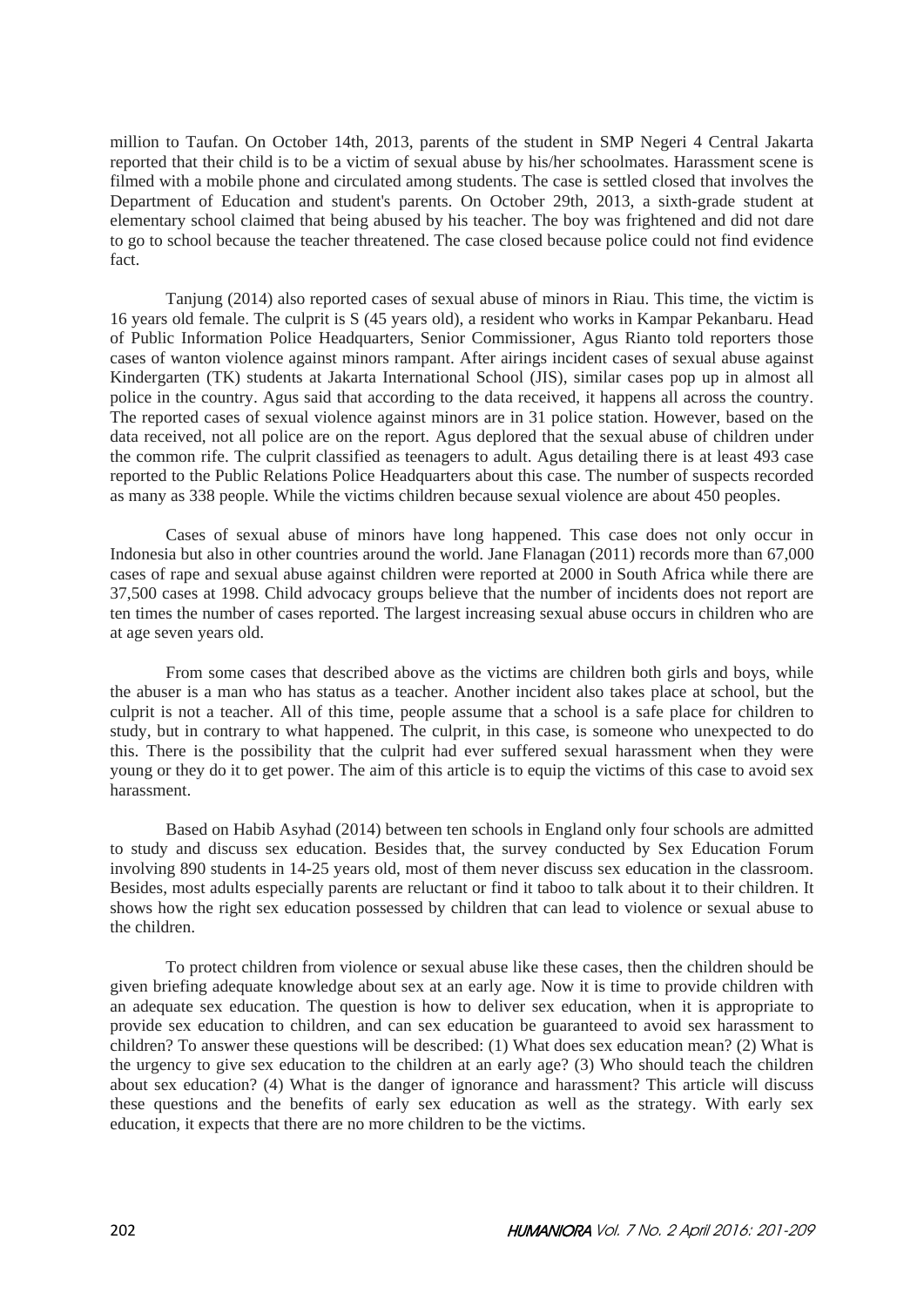### **METHODS**

The method in this article is a discourse analysis of the literature in which the readings were taken in context with the research topic. Besides that, it includes the observations and everyday practical experience in social life.

# **RESULTS AND DISCUSSIONS**

Before discussion about what is sex education, it will discuss some understanding of education according to some experts scientists first. According to Godfrey Thomson (as cited in Midfilder, 2012), education is the environmental influences on individuals to make the right changes in the habits of behavior, thoughts, and feelings. Then, according to M.J. Langeveld (as cited in Miftakhul Ulum, 2014), education is every interaction that occurs between adults and children is a field or a state where the education takes place. Soemanto (2006) said that education is a learning process that produces experiences that provide personal well-being, both physically and mentally. Dedi Supriadi (2001) said that education is one of the functions that have to do with the best families and communities in an integrated manner with the various institutions that are held with the purpose to develop the educational role. While Carter V. Good (as cited in Darmadi, 1977) conceptualized education as the process of skills development in the form of prevailing attitudes and behavior in society. Social process in which a person is affected by something that guided environment (especially in schools) so that he/she can achieve social skills and develop his/her personalities. The understanding of education according to these experts above can be concluded that education is a conscious effort by adults to individuals including children, with the aim that people acquire social skills that are required in the development of personality. So that it is accordance with the expectations of society, and then that individuals reach inner and outer happiness.

While the meaning of sex itself, by J.S. Tukan in (as cited in Suraji, 2008) is an effect (consequences) of their sex. Sex in this sense includes behavioral differences, differences in attributes, different roles and jobs and the relationship between the sexes male and female. Mugi (as cited in Suraji, 2008) defines sex as a source of stimulus for both inside and outside that influence the behavior of lust, which is natural. Based on these definitions, the meaning of sex includes the genitals, limbs, and traits human other distinguishing male and female, glands and hormones in the body that affect the operation of the organs, the process of fertilization, pregnancy and birth.

According to A. Nasih Ulwan in (as cited in Suraji, 2008), sex education is the effort of teaching awareness and information about sex issues that provides to the children, so that he/she understands the problems relating to sex, instinct, and marriage. It assumed that if the children grow up, they able to comprehend the elements or matters that is permitted and forbidden even able to apply the Islamic behavior as morality, customs, and do not follow the desires and hedonistic ways. According to J. L. Ch. Abineno (as cited in Tarigan, 2015), sex education is education provided to the children about sex knowledge and how to use sex in their life. Meanwhile, according to Syamsudin (as cited in Tarigan, 2015), sex education is an attempt to lead a person to be able to understand thoroughly about the meaning and function of his sex life, so it can use them well throughout their lives. According to Calderon in (as cited in Suraji, 2008), sex education is a lesson to strengthen family life, to foster self-understanding and respect for themselves, to develop the abilities to socialize with people in a healthy manner, and to build the sexual and social responsibility.

The purpose of sex education as said by Professor Gawshi (Madani, 2003) is to provide the right knowledge to the children in preparation to adapt better to the sexual attitudes in the future life.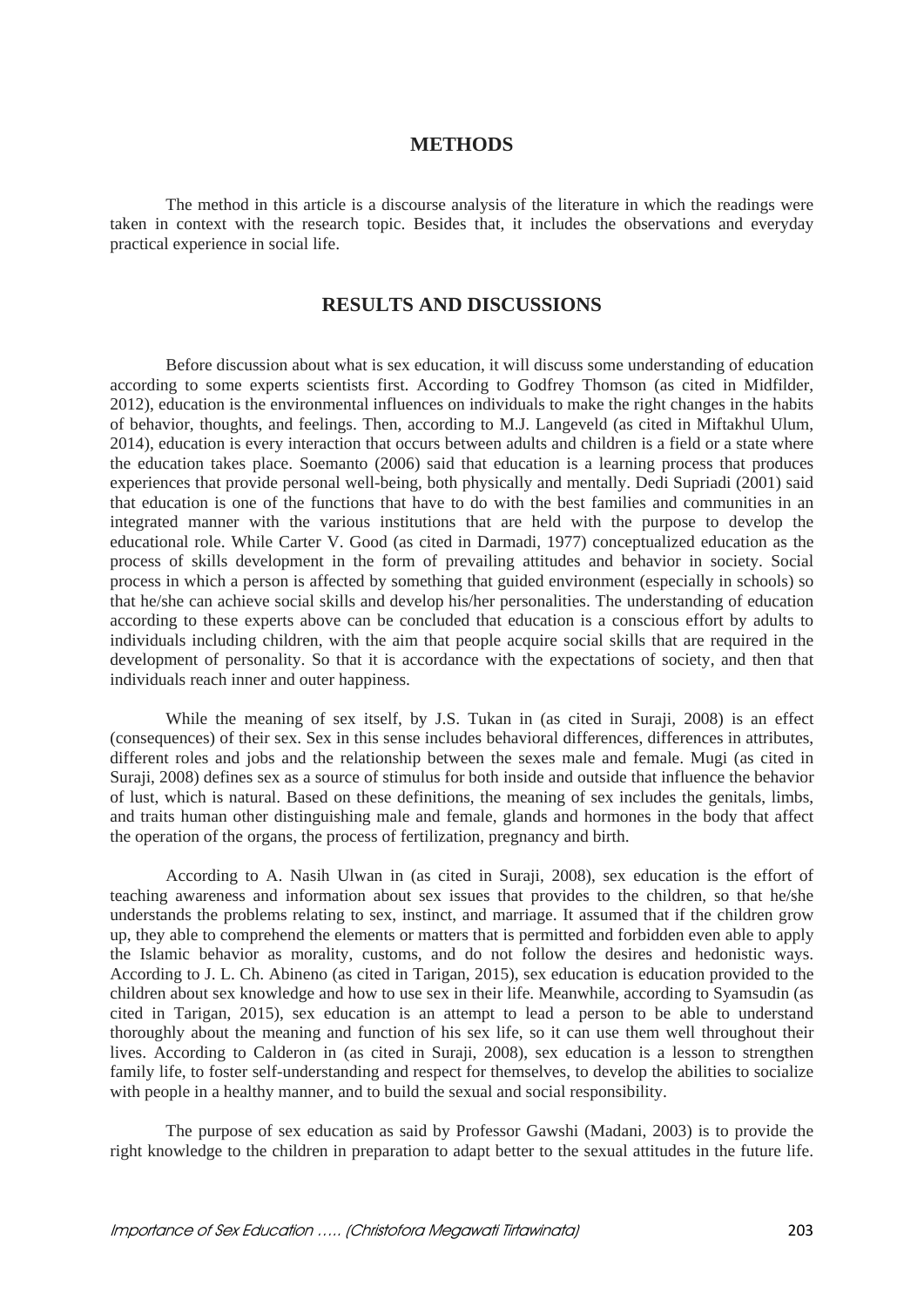Besides that, sex education gives provision of knowledge that causes the children receive tendency of logical true of the problems of sexual and reproductive. In connection with sex education that is important to give it early, it is a conscious effort that is given by adults to children since the young age, with the material provided is knowledge about sexual organs, maintains the right attitude, and treats it. Sex education is an effort to transfer knowledge and value of the human genetic and physical function, especially in respect of the genders of male and female. Sex education is also a teaching effort, awareness, and information about sexual issues to keep the children from the habit of illicit sex, including protected them from sexual harassment.

Sexual abuse of children includes the use of children to fulfill sexual satisfaction of adults, ranging from touch on the sex organs, intercourse, and sodomy. Sodomy also known as anal sex, it is the insertion of the penis into the couple's anus with or without force. In general, the definition of sexual harassment is any action or behavior or gestures the undesirable sexual in the form of verbal (word) or written, nonverbal, physical, and visual sexual interest that are causing outrage feelings of humiliation, embarrassment, discomfort, and unsafe for others. Verbal sexual harassment includes teaching, joking that smelled of sex, invitations of undesirable dating. While non-verbal sexual harassment includes the movements of unwanted sex, showing off genitals, the facial expression that shows the flirtation. And physical, sexual harassment includes rape, touch someone else's body. Children of all ages and genders can be the victims of this case, but most of them are girls that are committed by men. Harassment is usually carried out by people known to the victim, and it can happen to anyone in the community.

Parents must be aware the changes that happen to the children who get violated. The changes include the local changes and the changes of victims' behavior. The local changes can be seen in sex organs like trauma, infection, pain, secretions or bleeding. The changes of victims' behavior like morbid fear, anorexia or nausea, self-harm and sexual behavior that is not appropriate for their age and the environment. Sexual abuse of children gives the harmful impact on them. The damage can affect both short and long term, including psychopathology (mental pressure / abnormal). The impact of psychological, emotional, physical and social of this include depression, post-traumatic stress disorder, bad and low self-esteem, personal identity and anxiety disorders, eating disorders. Psychological disorders are widespread somatization, nerve pain, chronic pain, changes in sexual behavior, the problem of school and learning. Other behavioral problems including drug abuse, self-injurious behavior, animal cruelty, crime and suicide as adults. Long-term negative effects on the mental development of the victims of repeated treatment can give effects until they are growing up. The study said there are cause and result of the sexual abuse of childhood with adult psychopathology cases, including suicide, anti-social behavior.

The development of science and technology has made the world more accessible. Everything becomes transparent and available. Information and sexual experiences can be obtained freely without the filter. Children from an early age are familiar with the technology, and it makes them will easily access porn sites that are harmful to mental and spiritual development. Sexual harassment also has spread in almost all states and cities that make parents worry about the safety of their children. Sexual crimes also have spread in almost all countries and towns, it makes parents worry about the safety of their children. Rahmatullah Rasyid (2013) reported during the first seven months of 2013 occurs sexual offenses in South Korea every 25 minutes. The number reached 22034 sexual offenses increased from previous years, namely 13634 cases in 2007, 15094 cases in 2008, 16156 cases in 2009, and 19939 cases in 2010. After a series of high-profile crimes, especially against women and children, there is the call from the public to crack down harder on sex offenders.

Mirra et al. (2011) reported that sexual crimes that occur in Pekanbaru for the period January to December 2009 for the category of the type of sexual violations in children are abuse in 50 cases (49%), rape 46 cases (45%), and sodomy 6 cases (6%). The meaning of abuse here is touching or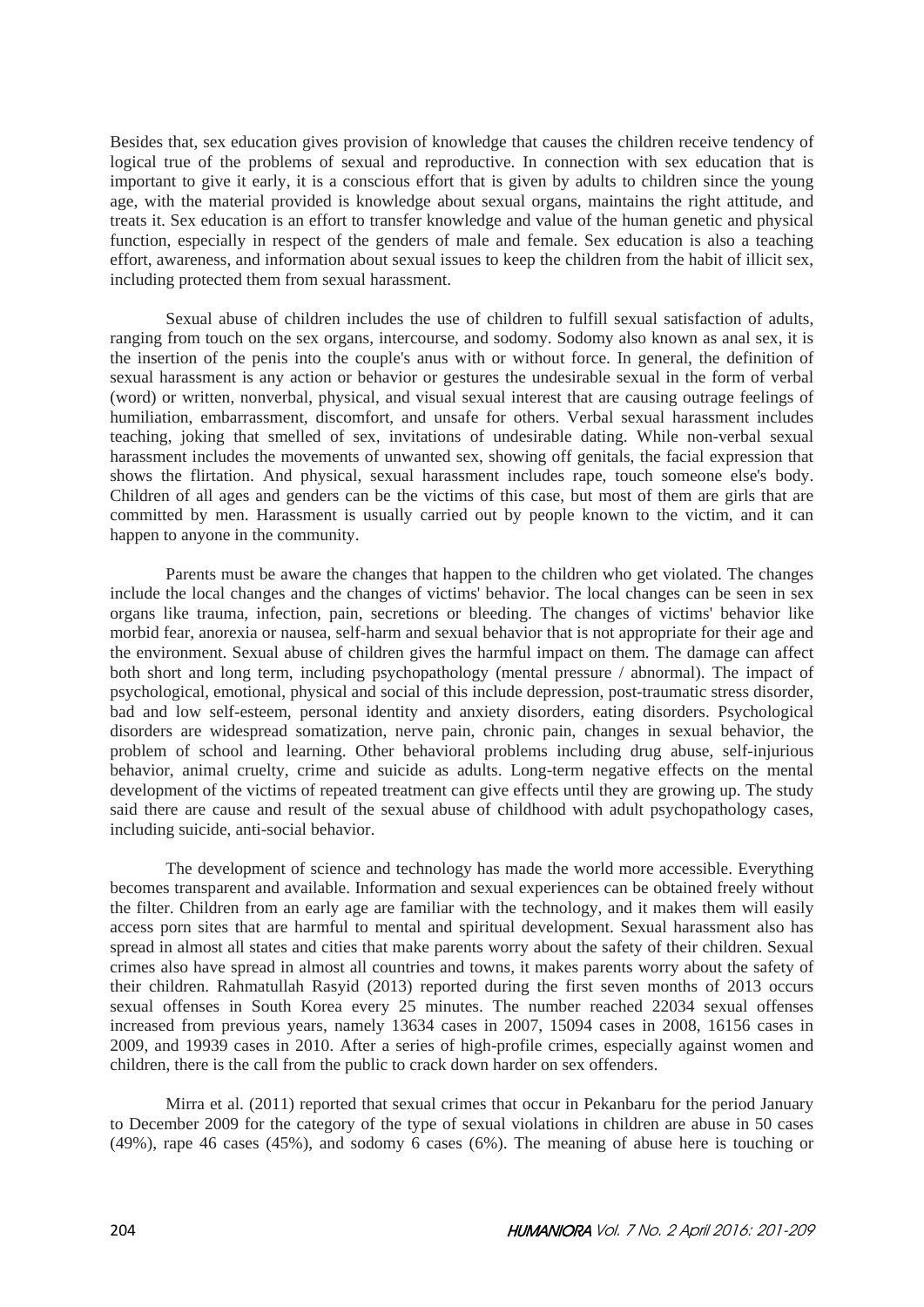tarnishing that breaks the decency. Abuse against children is a violation of decency against a person who is considered immature age, either violent or nonviolent.

Cok (2014) reported sexual harassment of children increases in Bogor. Every year the number of abuse cases handled by the Police is increasing. The majority of the victims are at the age of 3 years old to 16 years old and come from poor families. Official data released Bogor Police during 2013, the number of sexual harassment cases that they handle are 55 cases. There are 50 cases have been resolved in court, while the rest is being done. The victims are 33 girls under the age of 10 years old and one boy with the same relative age, under ten years old. Meanwhile, until April of 2014, there are 16 cases. Totally five new cases can be resolved. The total numbers of victims of these cases are 14 women and two men.

The data above gives the reasons of the importance of early sex education. The reasons of this are the rapid technology development and the spread of sexual crimes. Sex education from an early age is so important because the damage that occurs to the victims. Another reason that sex education is important because sexual desire that associated with himself. Although some people have argued that children do not know about the sex drive, in Freud's Theory of the human desire states children who suck their thumbs considered having a sexual meaning. Libido or sex desire does not only mean as a driver of sexual interest, but it is also interpreted as physical energy. The tendency of children play his genitals is not an early sexual desire, but as a fundamental physical pleasure that gives color their lives. As time goes by, puberty makes active the hormonal glands sexually, and it cause libido.

The importance of early sex education also due to the essential character of human formed in childhood. Psychoanalyst has proved the good and bad effect in the first year of the child's primary character growth. Education is one of development influences of various forms of sexual deviation in the next period. Early sex education is possible to straighten understanding and sexual behavior of children so that they are more positive in social life. Research of Katharine Davies (as cited in M. Roqib, 2012) reinforces the importance of sex education. The result of the study is 57 % women who received early sex education can marry happily. Early sex education to children protects them from sexual abuse. It expects that knowledge and the right attitude towards sex organs in young age, they can protect themselves from inducements from adults who will do sexual harassment.

Achieving the goals or objectives in every activity requires a strategy, as well as sex education. The strategy is the detailed plan for one action in meeting the goals and specific objectives. Thus, sex education strategy is detailed plans about early sex education to achieve the purpose of this activity. Sex education is far different from the sex, but generally, the parents feel uncomfortable, and it is considered as taboo matters. Whereas sex in this content means the gender or sex organs that have the particular function as well as other organs that also has a specific function in the human body. The role of the sex organs is for reproduction and also the recreation with their orgasm.

According to some experts, there are no definite restrictions on sex education. Sex education can be started when children start asking about the sex organs. The answer is given according to how far their curiosity and age of the children. Usually, a child asks for things like where his/her younger brother/sister comes out. In this case, parents need to answer wisely so that the child does not get confused with different answers when they ask the same question to others. Although there are no definite restrictions on sex education to children, there should be a strategy to convey this. Submission must be adapted to the purpose, the level of depth of the material, the children's age, the level of knowledge and maturity of the children, and media used in its delivery. When linked with the local culture, the explanation should not clash with the local tradition of positive, moral, and religious teachings.

In Javanese culture, sex education starts from social relationships in adolescence that are closely related to the achievement process of biological maturity level. The issue of sex is never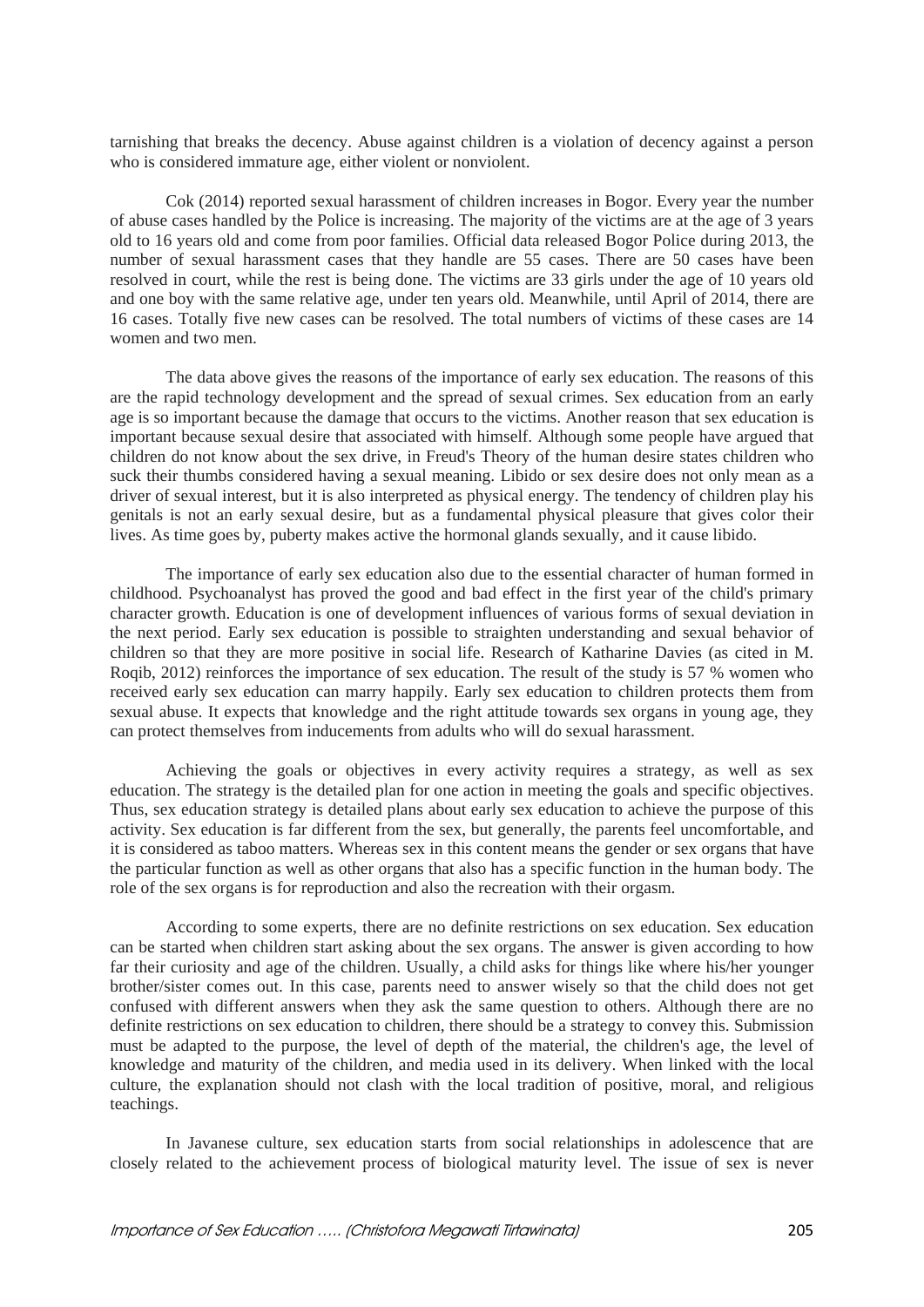discussed because it is still considered as taboo matters. They talk about it through the symbols to smooth its packaging. According to the Javanese view, sexual intercourse is something sublime, sacred, and has a function to maintain harmony and human survival. While in education, children can be given sex education since he/she asks about sex. It can be their questions are not spoken in words, so that parents and educators must capture the children's expression. According to Said Muhammad Mursi (2003), sex education can be started in early age because it is not only about the mere question and answer. Sex education also includes a case in point, habituation good morals, respect for the members of the body, instilling a sense of shame when genitalia visible to others or embarrassed to see the nakedness of others. Sex education for children needs to be taught from an early age, for example separating the bed between the girls and boys at the age of 10 years old, teaching them to ask for permission when entering his parents' bedroom.

However, Syarifuddin (2007) classifies sex education according to the phase of children development, namely: (1) First is Tamyiz (pre-puberty). This phase is between the age of 7 to 10 years old. At this stage, it is taught to recognize the self-identity is closely related to their biological organs as well as the differences between men and women. Children are given lessons such as asking permission and looking at something when it will enter their parents' bedroom. (2) Second is Murahaqah (puberty). This phase is at the age of 10 to 14 years old. At this stage, children should be given an explanation of the biological function scientifically, limit genitalia, decency, morality in society and dignity. At this stage, children should be kept away from the variety of sexual stimuli, such as cinemas, pornographic books, books that show inappropriate content and others. (3) Third is Bulugh (Adolescences Age). This phase is at the age of 14 to 16 years old. This phase is the most critical and important one because the instinct of curiosity in children is increasing along with increasingly the maturity of thinking. At this stage, children are ready to get married that marked with the functioning of the reproductive organs. Parents can give the ethics of sexual relationships to their children. (4) The fourth is during youth, after a period adolescent. At this time, children are given the lesson on ethics of isti'faaf (self-preservation), if it has not been able to get marriage.

According to Clara Kriswanto (as cited in Novita, 2007) sex education by age as follows: (1) At age 0 until five years old, parents help children to feel comfortable with their body. Giving touches and hugs to the children, so that they feel the love of her parents sincerely. Children must understand the difference between what can do and cannot do in public. For example, when the children finish showering, they should wear clothes in the bathroom or the bedroom. Parents should not allow the children are running naked after a bath. Children should know that there are personal things of their body that not everyone can touch or see it. They have to understand the differences between male and female body anatomy. The simple example to describe it by showing the process of the body, such as pregnancy and childbirth. In showing all of this, the parents should see the child's cognitive development. The important thing parents do not lie to children like saying that their sister or brother comes from the sky or taken by birds. Parents must try to put themselves as a child at that age and tell the things that they want to know. Or the parents can show the examples that occur in animals. Avoid feelings of shame and guilt for the shape and function of the body. Teach children to know the correct names of each part of the body and its functions. Tell vagina for the female genitals and penis to the male genitalia than say a bird or another. Help children understand the concept of personal and teach them that talks about sex are private. Provide support and conducive atmosphere so those children want to ask about sex to their parents. (2) At age six until nine years old, parents must stay informed sexual problems to the children, even if they do not ask. Explain that each family has its values that are commendable, such as the value to keep themselves as female or male and how to appreciate the opposite of sex. Besides that, provide basic information about sexual problems. Tell the children the changes that will happen when they hit puberty. (3) At age ten until 12 years old, parents must give the understanding about puberty phenomenon before experience itself, such as menstruation for girls as well as a wet dream for the boys. Therefore, the children get a preparation of the changes that will happen to them. Besides that, parents must respect the privacy of the children and encourage them to open communication. It must emphasize to children that the sexual maturation process of each is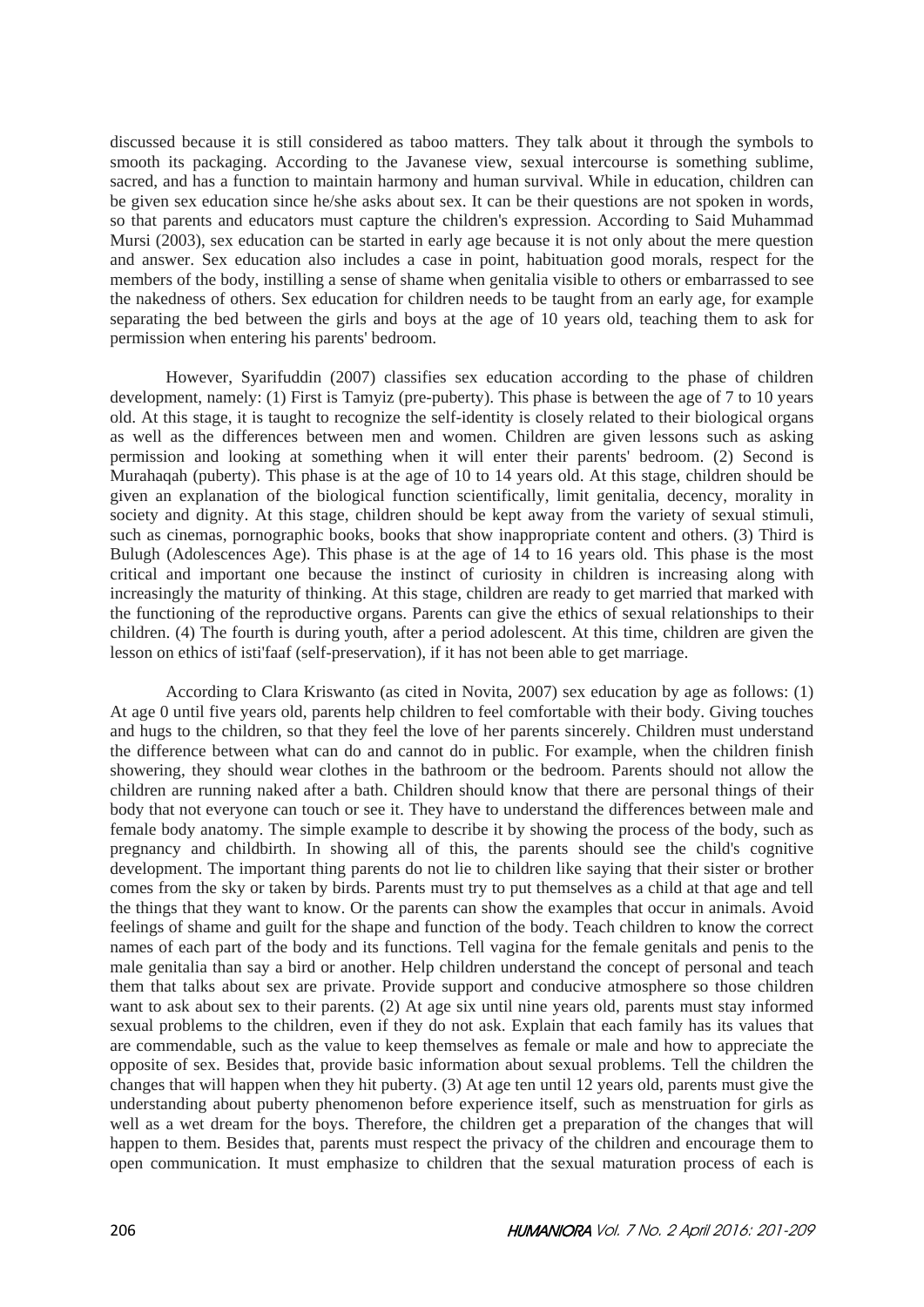different. Help the children to understand their own physical. Even they are already an adult cognitively and emotionally, but they are not yet mature for sex. The understanding that many ways to express love and affection without sex are a necessary. The discussion about contraception and its function for married couples to birth control is also an important thing. And at last, talk about emotional and sexual feelings to them. (4) At age 13 until 15 years old, parents must teach about family values and religion. Describe to the children that there are a variety of ways to express love and discuss the factors that should be considered before sex. (5) At age 16 until 18 years old, parents must encourage their children to make decisions and to provide more information on what the decision should be taken.

Giving explanation about the sex education at an early age (and in adolescence) have some advantages. The advantages are (1) Helping children to know biological topics such as growth, puberty, and pregnancy. (2) Preventing children from violence. (3) Reducing guilt, shame, and anxiety due to the sex action. (4) Preventing underage pregnancy. (5) Preventing young teenagers do sexual intercourse (sexual intercourse). (6) Reducing cases of infection or disease because of sex. (7) Helping young people are asking about the roles of men and women in society.

Parents are responsible for the education of their children including sex education. Since childhood, children spend time with their parents, so that most parents know the character of their children. The closeness of their relationship makes the parents have the sensitivity to what is happening with their children. If there are any improper changes, parents will notice it quickly. The parents can detect the abuse against children earlier. Furthermore, sex education is also provided through the guidance that was held at the school. There are also sex educations programs are held in worship places. Sex education cannot be separated from moral education and faith aspects. So that, parents must give that knowledge to the children to keep away themselves from sexual harassment.

# **CONCLUSIONS**

Children are the future generation that their existence needs to be maintained. By seeing so many cases of sexual abuse against children and the dangerous impacts of it, nation's generation will experience the destruction. There should be action from the government in this case, and the victims must get defense. Their parents must give children the early sex education to avoid them from its crime. Sex education must be accompanied by moral and faith education so that children are expected can prevent this crime in their social life.

#### **REFERENCES**

- Abdullah, S. (2014). *Terungkap mantan Guru Jis Ternyata Pernah Perkosa 90 Bocah*. Retrieved June  $7<sup>th</sup>$  2014 from http://www.republika.co.id/berita/nasional/hukum/14/04/23
- Asyhad, H. (2014). *Sepertiga Anak sekolah Tidak Mendapat Pendidikan Seks*. Retrieved November 22nd 2015 from http://nationalgeographic.co.id/berita/2014/01/sepertiga-anak-sekolah-takmendapat-pendidikan-seks
- Cok. (2014). *Kasus Pelecehan Seksual Kepada Anak Meningkat*. Retrieved June 7<sup>th</sup> 2014 from http://www.jpnn.com/read/2014/05/12/233857/

Darmadi, H. (1977). *Dasar Konsep Pendidikan Moral*. Bandung: Alfabeta.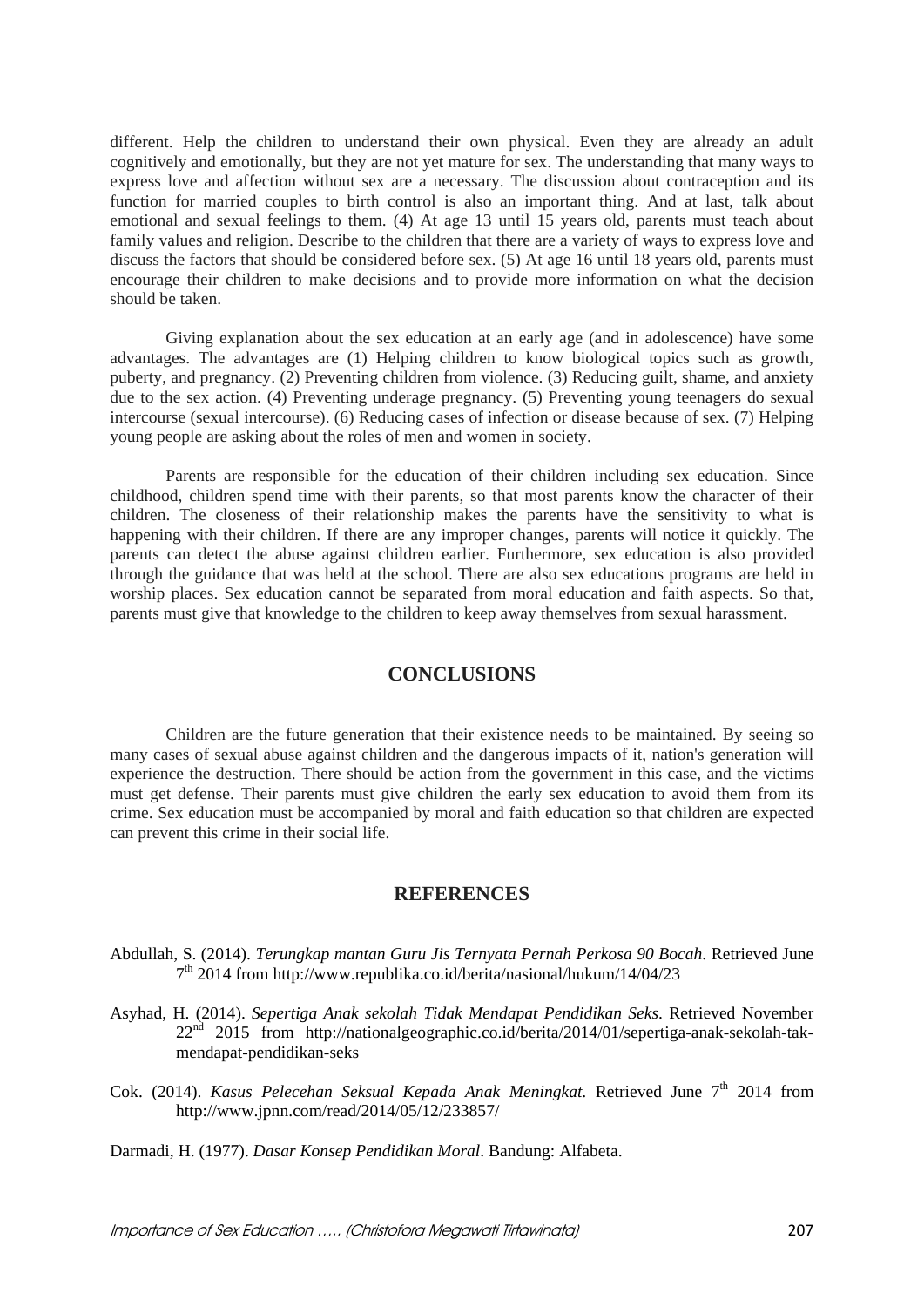- Flanagan, J. (2011). *South African men rape babies as 'cure' for Aids*. Retrieved June 7<sup>th</sup> 2014 from http://www.telegraph.co.uk/news/worldnews/africaandindianocean/southafrica/1362134/Sou th-African-men-rape-babies-as-cure-for-Aids.html
- Madani, Y. (2003). *Pendidikan Seks untuk Anak dalam Islam Pustaka Zahra*. Cetakan 2. Jakarta: Pustaka Zahra.
- Midfilder, F. (2012). *Pengertian Pendidikan*. Retrieved January 1<sup>st</sup> 2016 from http://pengertiandariahli.blogspot.co.id/2012/07/pengertian-pendidikan.html
- Mirra, N. M., Harmaini., & Deuce, B. P. (2011). Pemprofilan Kejahatan Sexual Terhadap Anak di Pekan Baru. *Jurnal Psikologi*. Retrieved May 25<sup>th</sup> 2014 from http://fpsi.uinsuska.ac.id/sites/default/files/perpustakaan/download/177PEMPROFILAN%20 PELAKU-189.pdf
- Mursi, S. M. (2003). *Seni Mendidik Anak* (2nd Ed). Jakarta: Pustaka Al-Kautsar.
- Novita, W. (2007)*. "Serba Serbi Anak" yang perlu diketahui seputar Anak dari kandungan hingga masa sekolah (tinjauan Psikologis dan Kedokteran).* Jakarta: PT Elex Media Komputindo.
- Psychologymania. (2013). *Pengertian Pendidikan Seks*. Retrieved June 7<sup>th</sup> 2014 from http://www.psychologymania.com/2013/02/ html
- Rasyid, HMHA. (2014). *Tiap 25 Menit Kejahatan Sex Terjadi di Korsel*. Retrieved June 7<sup>th</sup> 2014 from http://blognyarahmat.blogspot.co.id/2013/09/di-korsel-kejahatan-seks-terjadi-tiap.html
- Riz. (2014). Kejadian Luar Biasa Kasus Paedofil Emon-114 Anak Jadi Korban. Retrieved June 7<sup>th</sup> 2014 from http://news.liputan6.com/read/2048164/
- Roqib, M. (2009). *Ilmu Pendidikan Islam: Pengembangan Pendidikan Integratif di Sekolah, Keluarga, dan Masyarakat*. Cetakan 1. Yogyakarta: LKISYogyakarta
- Roqib, M. (2008). Pendidikan Seks Pendidikan Seks pada Anak Usia Dini. *Jurnal Alternatip Pendidikan INSANIA, 13(2), 271-286.* Retrieved May 25<sup>th</sup> 2014 from http://insaniaku.files.wordpress.com
- Setiawan, A. (2014). *Akhir 3 Kasus Pelecehan Seksual di Sekolah*. Retrieved June 7<sup>th</sup> 2014 from http://www.tempo.co/read/news/2014/04/15/064570761/
- Soemanto, W. (2006). *Psikologi Pendidikan: Landasan Kerja Pemimpin Pendidikan*. Jakarta: Rineka **Cipta**
- Supriadi, D. (2001). *Reformasi Pendidikan dalam Konteks Otonomi Daerah*. Yogyakarta: Adicita Karya Nusa
- Suraji, & Sofia, R. (2008). *Pendidikan Seks Bagi Anak*. Yogyakarta: Pustaka Fahima
- Syarifuddin, N. (2007). *Seminar Perempuan dengan Tema "Seksologi: Antara Perlu dan Tabu".* Retrieved May  $25<sup>th</sup>$  2014 from http://jktcry.wordpress.com/2011/12/08/pendidikan-seksuntuk-keluarga-anak-dan-remaja/
- Tanjung, C. A. (2014). *Lagi, Anak dibawah Umur Jadi Korban Kejahatan Seksual di Riau*. Retrieved June 7th 2014 from http://news.detik.com/read/2014/05/08/165233/2577407/10